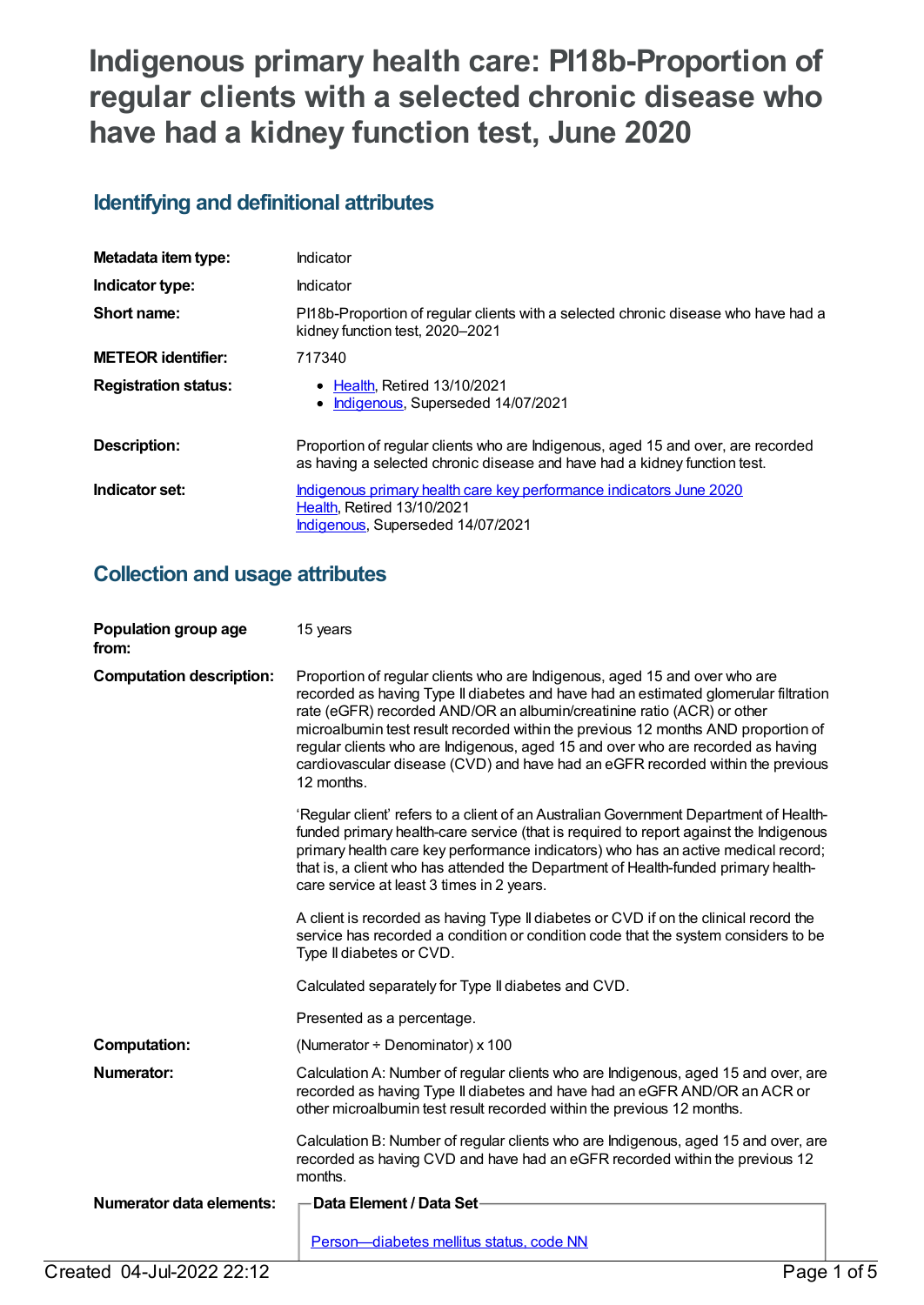#### **Data Source**

[Indigenous](https://meteor.aihw.gov.au/content/430643) primary health care data collection

**NMDS / DSS**

[Indigenous](https://meteor.aihw.gov.au/content/715320) primary health care NBEDS 2020–21

#### **Data Element / Data Set**

Person-age, total years N[NN]

**Data Source**

[Indigenous](https://meteor.aihw.gov.au/content/430643) primary health care data collection

**NMDS / DSS**

[Indigenous](https://meteor.aihw.gov.au/content/715320) primary health care NBEDS 2020–21

**Data Element / Data Set**

[Person—estimated](https://meteor.aihw.gov.au/content/464961) glomerular filtration rate (eGFR) recorded indicator, yes/no code N

**Data Source**

[Indigenous](https://meteor.aihw.gov.au/content/430643) primary health care data collection

**NMDS / DSS**

[Indigenous](https://meteor.aihw.gov.au/content/715320) primary health care NBEDS 2020–21

**Data Element / Data Set**

[Person—microalbumin](https://meteor.aihw.gov.au/content/464970) urine test result recorded indicator, yes/no code N

**Data Source**

[Indigenous](https://meteor.aihw.gov.au/content/430643) primary health care data collection

**NMDS / DSS**

[Indigenous](https://meteor.aihw.gov.au/content/715320) primary health care NBEDS 2020–21

**Data Element / Data Set**

[Person—cardiovascular](https://meteor.aihw.gov.au/content/465948) disease recorded indicator, yes/no code N

**Data Source**

[Indigenous](https://meteor.aihw.gov.au/content/430643) primary health care data collection

**NMDS / DSS**

[Indigenous](https://meteor.aihw.gov.au/content/715320) primary health care NBEDS 2020–21

#### **Data Element / Data Set**

Person-Indigenous status, code N

**Data Source**

[Indigenous](https://meteor.aihw.gov.au/content/430643) primary health care data collection

**NMDS / DSS**

[Indigenous](https://meteor.aihw.gov.au/content/715320) primary health care NBEDS 2020–21

**Data Element / Data Set**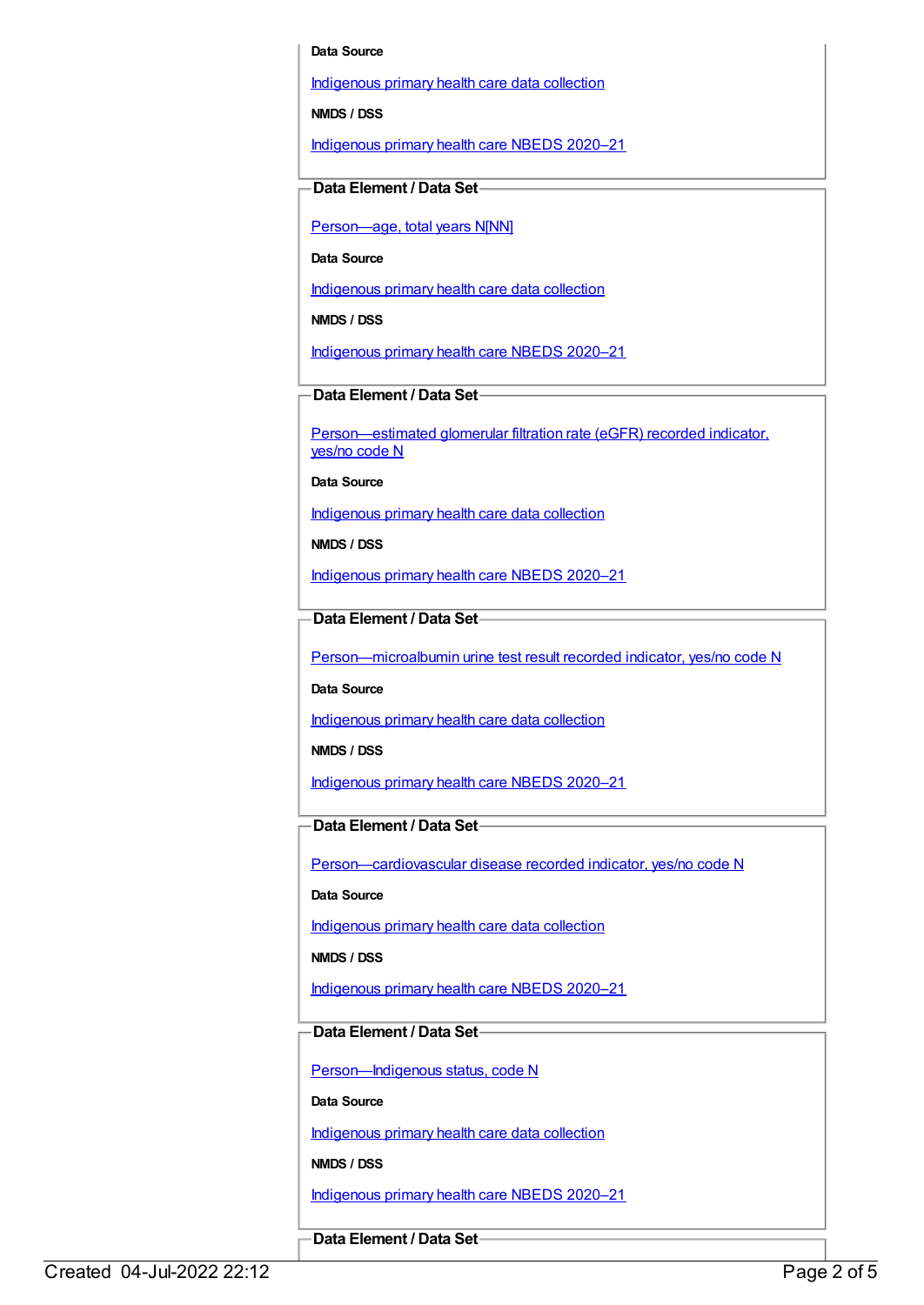|                               | Person-regular client indicator, yes/no code N                                                                                      |
|-------------------------------|-------------------------------------------------------------------------------------------------------------------------------------|
|                               | <b>Data Source</b>                                                                                                                  |
|                               | Indigenous primary health care data collection                                                                                      |
|                               | <b>NMDS / DSS</b>                                                                                                                   |
|                               | Indigenous primary health care NBEDS 2020-21                                                                                        |
| Denominator:                  | Calculation A: Total number of regular clients who are Indigenous, aged 15 and<br>over and are recorded as having Type II diabetes. |
|                               | Calculation B: Total number of regular clients who are Indigenous, aged 15 and<br>over and are recorded as having CVD.              |
| Denominator data<br>elements: | Data Element / Data Set-                                                                                                            |
|                               | Person-diabetes mellitus status, code NN                                                                                            |
|                               | Data Source                                                                                                                         |
|                               | Indigenous primary health care data collection                                                                                      |
|                               | <b>NMDS / DSS</b>                                                                                                                   |
|                               | Indigenous primary health care NBEDS 2020-21                                                                                        |
|                               | Data Element / Data Set-                                                                                                            |
|                               | Person-age, total years N[NN]                                                                                                       |
|                               | <b>Data Source</b>                                                                                                                  |
|                               | Indigenous primary health care data collection                                                                                      |
|                               | NMDS / DSS                                                                                                                          |
|                               | Indigenous primary health care NBEDS 2020-21                                                                                        |
|                               | Data Element / Data Set-                                                                                                            |
|                               | Person-cardiovascular disease recorded indicator, yes/no code N                                                                     |
|                               | Data Source                                                                                                                         |
|                               | Indigenous primary health care data collection                                                                                      |
|                               | NMDS / DSS                                                                                                                          |
|                               | Indigenous primary health care NBEDS 2020-21                                                                                        |
|                               | Data Element / Data Set-                                                                                                            |
|                               | Person-Indigenous status, code N                                                                                                    |
|                               | Data Source                                                                                                                         |
|                               | Indigenous primary health care data collection                                                                                      |
|                               | NMDS / DSS                                                                                                                          |
|                               | Indigenous primary health care NBEDS 2020-21                                                                                        |
|                               |                                                                                                                                     |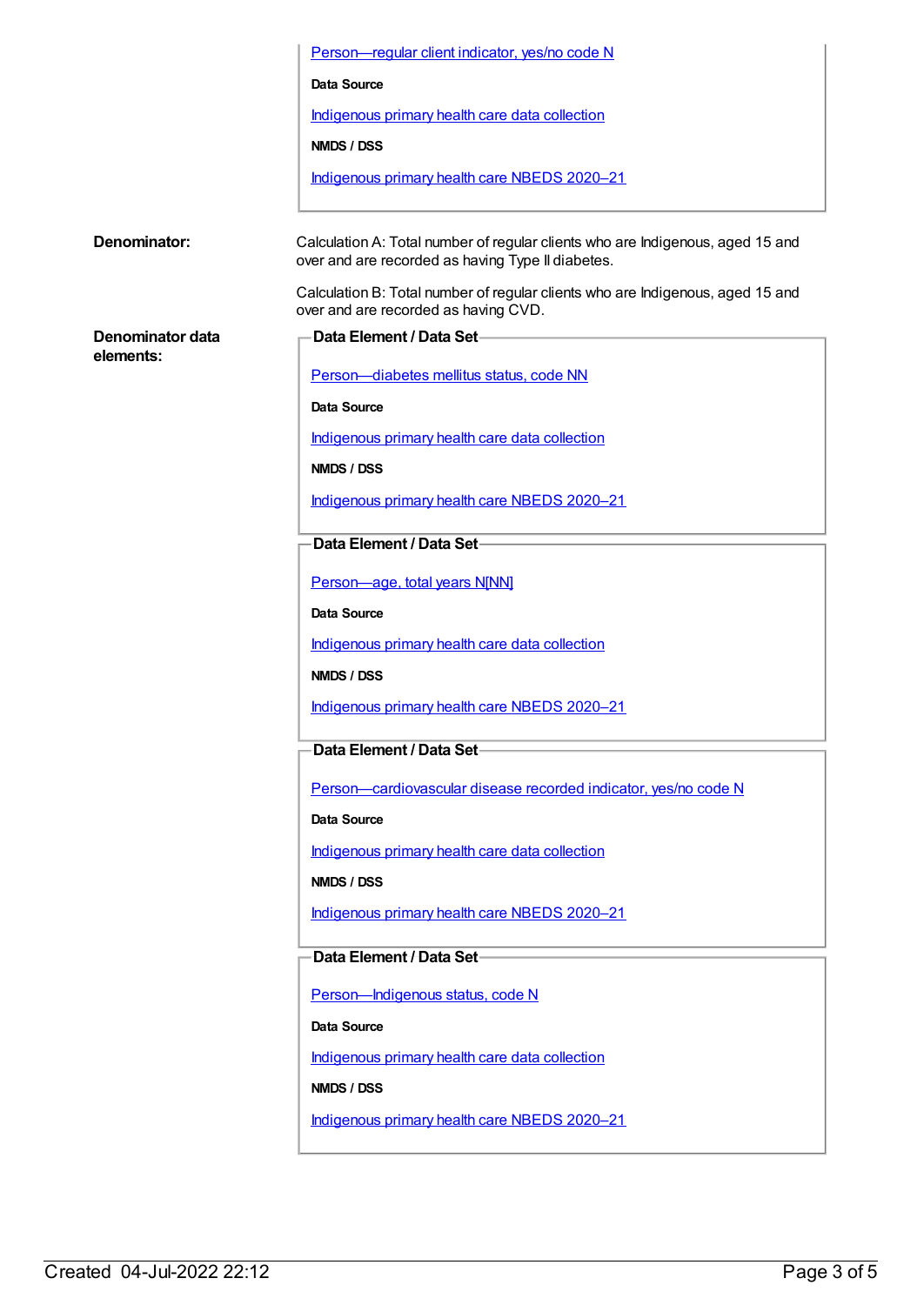| Disaggregation:                         | 1. Sex:<br>a) Male                                                                      |
|-----------------------------------------|-----------------------------------------------------------------------------------------|
|                                         | b) Female                                                                               |
|                                         | 2. Age group:                                                                           |
|                                         | a) 15-24 years<br>b) 25-34 years                                                        |
|                                         | c) 35-44 years                                                                          |
|                                         | d) 45-54 years<br>e) 55-64 years                                                        |
|                                         | f) 65 years and over                                                                    |
|                                         | 3. Clients who had:                                                                     |
|                                         | a) an eGFR only                                                                         |
|                                         | b) an ACR only<br>c) both an eGFR and an ACR                                            |
| <b>Disaggregation data</b><br>elements: | Data Element / Data Set-                                                                |
|                                         | Person-age, total years N[NN]                                                           |
|                                         | <b>Data Source</b>                                                                      |
|                                         | Indigenous primary health care data collection                                          |
|                                         | NMDS / DSS                                                                              |
|                                         | Indigenous primary health care NBEDS 2020-21                                            |
|                                         | Data Element / Data Set-                                                                |
|                                         | Person-estimated glomerular filtration rate (eGFR) recorded indicator,<br>yes/no code N |
|                                         | Data Source                                                                             |
|                                         | Indigenous primary health care data collection                                          |
|                                         | NMDS / DSS                                                                              |
|                                         | Indigenous primary health care NBEDS 2020-21                                            |
|                                         | Data Element / Data Set-                                                                |
|                                         | Person-microalbumin urine test result recorded indicator, yes/no code N                 |
|                                         | Data Source                                                                             |
|                                         | Indigenous primary health care data collection                                          |
|                                         | NMDS / DSS                                                                              |
|                                         | Indigenous primary health care NBEDS 2020-21                                            |
|                                         | Data Element / Data Set-                                                                |
|                                         | Person-sex, code X                                                                      |
|                                         | Data Source                                                                             |
|                                         | Indigenous primary health care data collection                                          |
|                                         | NMDS / DSS                                                                              |
|                                         | Indigenous primary health care NBEDS 2020-21                                            |
|                                         |                                                                                         |